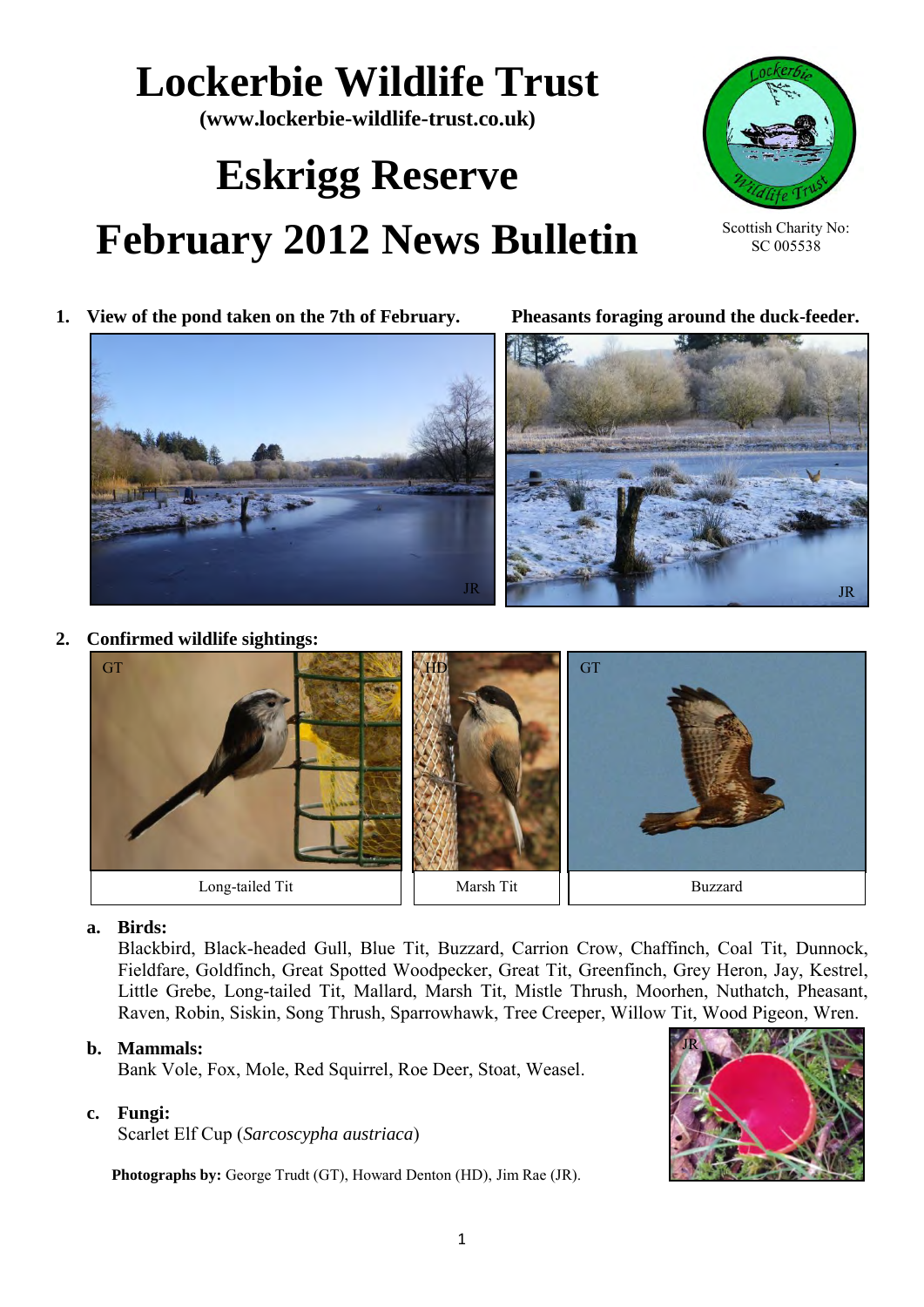**3. Activities at the Reserve during February:**

**There were few planned activities at the Reserve this month due to the Reserve Manager being on holiday.** 



Photographs by Jim Thomson

**On the 19<sup>th</sup>** the Trust held its Annual Nut Race. Over seventy people took advantage of the sunny weather to support the event, join in the fun and help the nuts on their way down the burn. The first prize of £25 was won by Tom Laurie, second prize of £15 by Ruari Glendinning and runner up Elizabeth Miller won the Easter egg. The £510 raised will be used to but nuts and seed for the birds and red squirrels. Thanks to all who sponsored a nut or supported the event on the day.

On the 26<sup>th</sup>, the Maintenance Day, David Hughes gathered up any litter he found around the reserve and woodland walks.

### **4. The Bramble Leaf Miner** (*Stigmella aurella*)

The Bramble Leaf Miner belongs to a large group of moths known as the Nepticulidae.

The adults have a metallic sheen to their wings and a creamcoloured streak running across the middle of them. They fly in May and again later in the summer. The moths lay their eggs inside the leaves of its food plant - the bramble (*Rubus*).

When the larva hatches it slowly snakes its way through the leaf by eating a tunnel just below the outer cuticle of the leaf. The shape of the pale gallery or blotch created by the larva as it feeds is usually a better means of identification than comparing the adult moths. As the caterpillar chomps its way through the leaf tissues it inevitably grows, and consequently the tunnel gets bigger and wider. Inside the tunnel the caterpillar leaves behind a little dark line of what entomologists politely call "frasse" (it's faeces), and this shows up well if you hold the mine up to the light. The larvae over-winter in their mines.

Eventually the caterpillar reaches full size and come out onto the surface of the leaf to form a cocoon in which it pupates ready to emerge as an adult moth. You can sometimes see a small slit in the largest end of the tunnel where the caterpillar came out.

Look out for the tracks on brambles growing in your area.



Adult Moth – wing span 6-7 mm.



Track left by the Bramble Leaf Miner



Cocoon on leaf surface